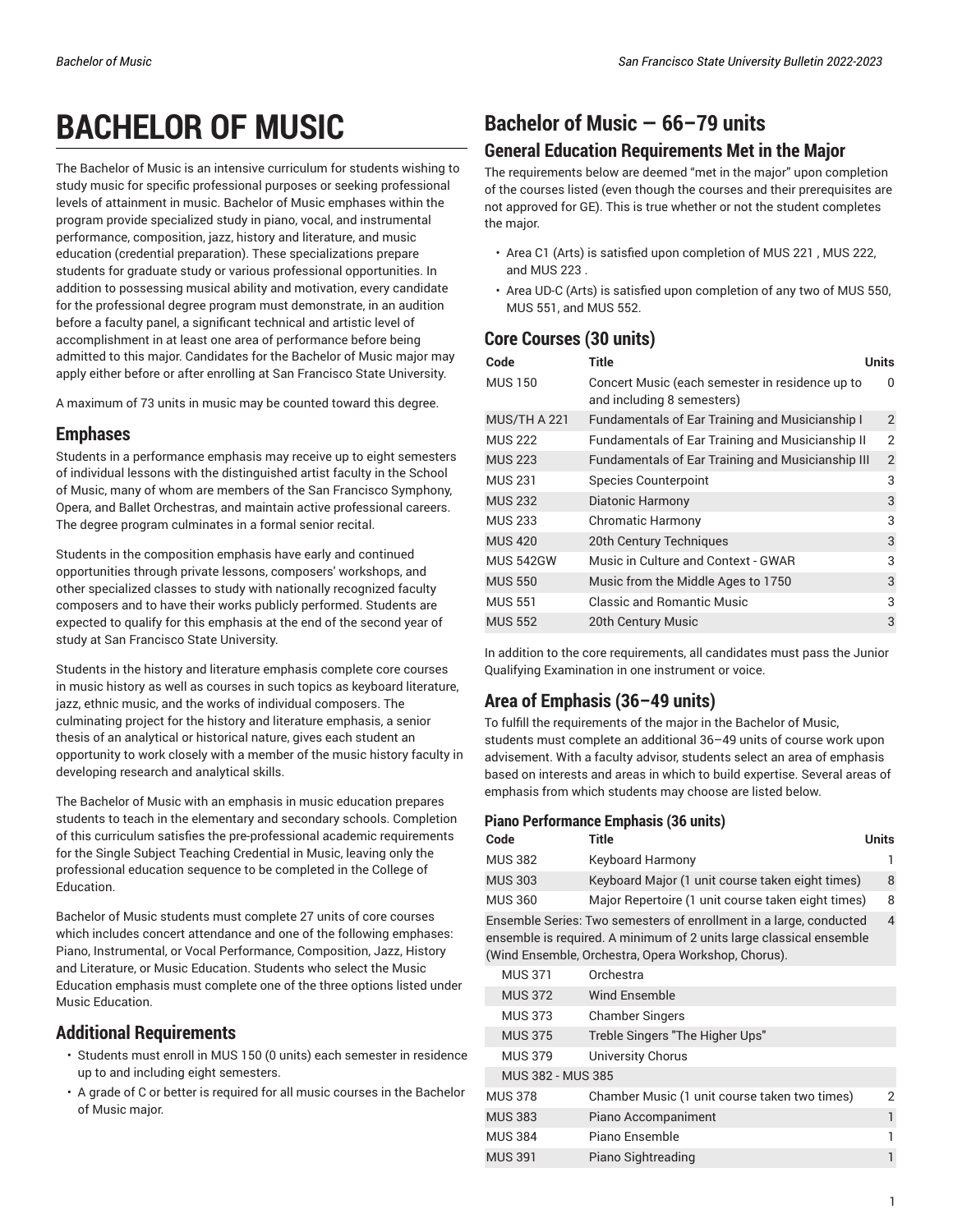| <b>MUS 392</b>             | Piano Performance Practicum (taken five times) | 0 |  |
|----------------------------|------------------------------------------------|---|--|
| <b>MUS 405</b>             | <b>Tonal Counterpoint</b>                      | 3 |  |
| <b>MUS 510</b>             | <b>Keyboard Literature</b>                     | 3 |  |
| <b>MUS 614</b>             | Piano Pedagogy                                 | 2 |  |
| <b>MUS 640</b>             | Ensemble Conducting                            | 2 |  |
| Senior Recital is required |                                                |   |  |

#### **Vocal Performance Emphasis (39 units)**

| Code                          | Title                                                                                                                  | Units          |
|-------------------------------|------------------------------------------------------------------------------------------------------------------------|----------------|
| <b>MUS 201</b>                | Class Piano I                                                                                                          |                |
| <b>MUS 202</b>                | Class Piano II                                                                                                         |                |
| <b>MUS 301</b>                | <b>Advanced Class Piano</b>                                                                                            |                |
| MUS 313/<br>TH A 318          | Voice Major Applied Instruction (1 unit course<br>taken eight times)                                                   | 8              |
| <b>MUS 360</b>                | Major Repertoire (1 unit course taken six times)                                                                       | 6              |
| <b>MUS 371-MUS 390</b>        |                                                                                                                        | 8              |
|                               | Major Instruction must have concurrent enrollment in a large<br>classical ensemble (Wind Ensemble, Orchestra, Chorus), |                |
| <b>MUS 560</b>                | Lyric Diction I                                                                                                        | $\overline{2}$ |
| <b>MUS 561</b>                | Lyric Diction II                                                                                                       | 2              |
| <b>MUS 565</b>                | <b>Vocal Literature</b>                                                                                                | 3              |
| <b>MUS 612</b>                | The Voice                                                                                                              | 3              |
| <b>MUS 640</b>                | Ensemble Conducting                                                                                                    | $\overline{2}$ |
| Music electives on advisement |                                                                                                                        | $\overline{2}$ |

Senior Recital is required

#### **Instrumental Performance Emphasis (41 units)**

| Code                          | <b>Title</b>                                                                                                          | Units |
|-------------------------------|-----------------------------------------------------------------------------------------------------------------------|-------|
| <b>MUS 201</b>                | Class Piano I                                                                                                         |       |
| <b>MUS 202</b>                | Class Piano II                                                                                                        |       |
| <b>MUS 353</b>                | Instrumental Major (1 unit course taken eight<br>times)                                                               | 8     |
| <b>MUS 360</b>                | Major Repertoire (1 unit course taken eight times)                                                                    | 8     |
| MUS 371-MUS 390               |                                                                                                                       | 12    |
|                               | Major Instruction must have concurrent enrollment in a large<br>classical ensemble (Wind Ensemble, Orchestra, Chorus) |       |
| <b>MUS 405</b>                | <b>Tonal Counterpoint</b>                                                                                             | 3     |
| <b>MUS 416</b>                |                                                                                                                       |       |
| <b>MUS 640</b>                | Ensemble Conducting                                                                                                   | 2     |
| Music electives on advisement |                                                                                                                       | 3     |
| Senior Recital is required    |                                                                                                                       |       |

Senior Recital is required

#### **Composition Emphasis (36 units)**

Students wishing to qualify for the composition emphasis file an "Intent to Apply" form at the completion of MUS 232, and make their actual application to the program at the end of the sophomore year. The application consists of an application form, a transcript, and a portfolio of compositions. A portfolio of scores and recordings of works written for a variety of ensembles must also be submitted and approved before graduation from the program.

| Code           | Title                | Units |
|----------------|----------------------|-------|
| <b>MUS 201</b> | Class Piano I        |       |
| <b>MUS 202</b> | Class Piano II       |       |
| MUS 301        | Advanced Class Piano |       |

| Units on advisement from MUS 303 - MUS 313 - MUS 353 Piano,<br>Voice, or Instrumental Major        |                                                                                                                        |                          |  |
|----------------------------------------------------------------------------------------------------|------------------------------------------------------------------------------------------------------------------------|--------------------------|--|
|                                                                                                    | Major Instruction must have concurrent enrollment in a large<br>classical ensemble (Wind Ensemble, Orchestra, Chorus), |                          |  |
|                                                                                                    | MUS 371-MUS 390 Ensemble Series (1 each)                                                                               | 5                        |  |
| <b>MUS 405</b>                                                                                     | <b>Tonal Counterpoint</b>                                                                                              | 3                        |  |
| <b>MUS 415</b>                                                                                     | Orchestration                                                                                                          | 3                        |  |
| <b>MUS 416</b>                                                                                     |                                                                                                                        | 3                        |  |
| <b>MUS 450</b>                                                                                     | Projects in Theory and Composition (1 unit course<br>taken four times)                                                 | $\overline{\mathcal{L}}$ |  |
| <b>MUS 460</b>                                                                                     | Repertoire for Composers (1 unit course taken four<br>times)                                                           | 4                        |  |
| <b>MUS 640</b>                                                                                     | Ensemble Conducting                                                                                                    | 2                        |  |
|                                                                                                    | Select one of the following on advisement:                                                                             | 3                        |  |
| <b>MUS 531</b>                                                                                     | Musics of North and Southeast Asia                                                                                     |                          |  |
| <b>MUS 532</b>                                                                                     | Music of Latin America                                                                                                 |                          |  |
| or other advisor approved elective                                                                 |                                                                                                                        |                          |  |
|                                                                                                    | Music electives on advisement                                                                                          |                          |  |
| In addition, candidates must pass the junior qualifying examination<br>in one instrument or voice. |                                                                                                                        |                          |  |

#### **Jazz Emphasis (45–49 units)**

|                | JAZZ LIIIµIIAJIJ (4JT4J UIIILJ)      |                                                                                                                                                                                                                                                                                                                                                        |                |
|----------------|--------------------------------------|--------------------------------------------------------------------------------------------------------------------------------------------------------------------------------------------------------------------------------------------------------------------------------------------------------------------------------------------------------|----------------|
| Code           | <b>Title</b>                         |                                                                                                                                                                                                                                                                                                                                                        | <b>Units</b>   |
| <b>MUS 201</b> | Class Piano I                        |                                                                                                                                                                                                                                                                                                                                                        | ı              |
| <b>MUS 202</b> | Class Piano II                       |                                                                                                                                                                                                                                                                                                                                                        | 1              |
| <b>MUS 206</b> |                                      | Beginning Jazz/Pop Piano                                                                                                                                                                                                                                                                                                                               | 1              |
|                |                                      | Upon advisement, for MUS 201 and MUS 206, jazz piano majors may<br>substitute from the following three courses:                                                                                                                                                                                                                                        |                |
| <b>MUS 382</b> |                                      | <b>Keyboard Harmony</b>                                                                                                                                                                                                                                                                                                                                |                |
| <b>MUS 383</b> |                                      | Piano Accompaniment                                                                                                                                                                                                                                                                                                                                    |                |
| <b>MUS 391</b> |                                      | Piano Sightreading                                                                                                                                                                                                                                                                                                                                     |                |
|                | Piano, Voice, or Instrumental Major. |                                                                                                                                                                                                                                                                                                                                                        | 8              |
|                | admission to the major               | 2 semesters of applied classical lessons are required before                                                                                                                                                                                                                                                                                           |                |
| <b>MUS 303</b> | <b>Keyboard Major</b>                |                                                                                                                                                                                                                                                                                                                                                        |                |
| <b>MUS 313</b> |                                      | <b>Voice Major Applied Instruction</b>                                                                                                                                                                                                                                                                                                                 |                |
| <b>MUS 353</b> |                                      | <b>Instrumental Major</b>                                                                                                                                                                                                                                                                                                                              |                |
| <b>MUS 360</b> | times)                               | Major Repertoire (1 unit course taken six to eight                                                                                                                                                                                                                                                                                                     | $6-8$          |
|                |                                      | MUS 371 - MUS 390 (2 units must be in large classical ensembles)                                                                                                                                                                                                                                                                                       | $8 - 10$       |
|                | MUS 390 Ensemble Series              | Major Instruction must have concurrent enrollment in MUS 371 -                                                                                                                                                                                                                                                                                         |                |
|                | units maximum (1 unit per semester)  | Major instruction in one instrument or voice: minimum 2 units large<br>classical ensemble (Wind Ensemble, Orchestra, Chorus) for students<br>studying orchestral instruments or voice: minimum 2 units in Jazz<br>and/or Creative Music performance classes for those students<br>studying Jazz and Creative 2 units required (1 unit per semester). 2 | $\mathfrak{D}$ |
|                |                                      |                                                                                                                                                                                                                                                                                                                                                        |                |

| <b>MUS 270</b> | Improvisation                  | 2              |
|----------------|--------------------------------|----------------|
| <b>MUS 431</b> | Jazz Improvisation I           | $\mathfrak{D}$ |
| <b>MUS 432</b> | Jazz Improvisation II          | 2              |
| <b>MUS 440</b> | Jazz Harmony                   | 3              |
| <b>MUS 441</b> | Jazz Composition and Arranging | 3              |
| <b>MUS 558</b> | Music of John Coltrane         | 3              |
|                |                                |                |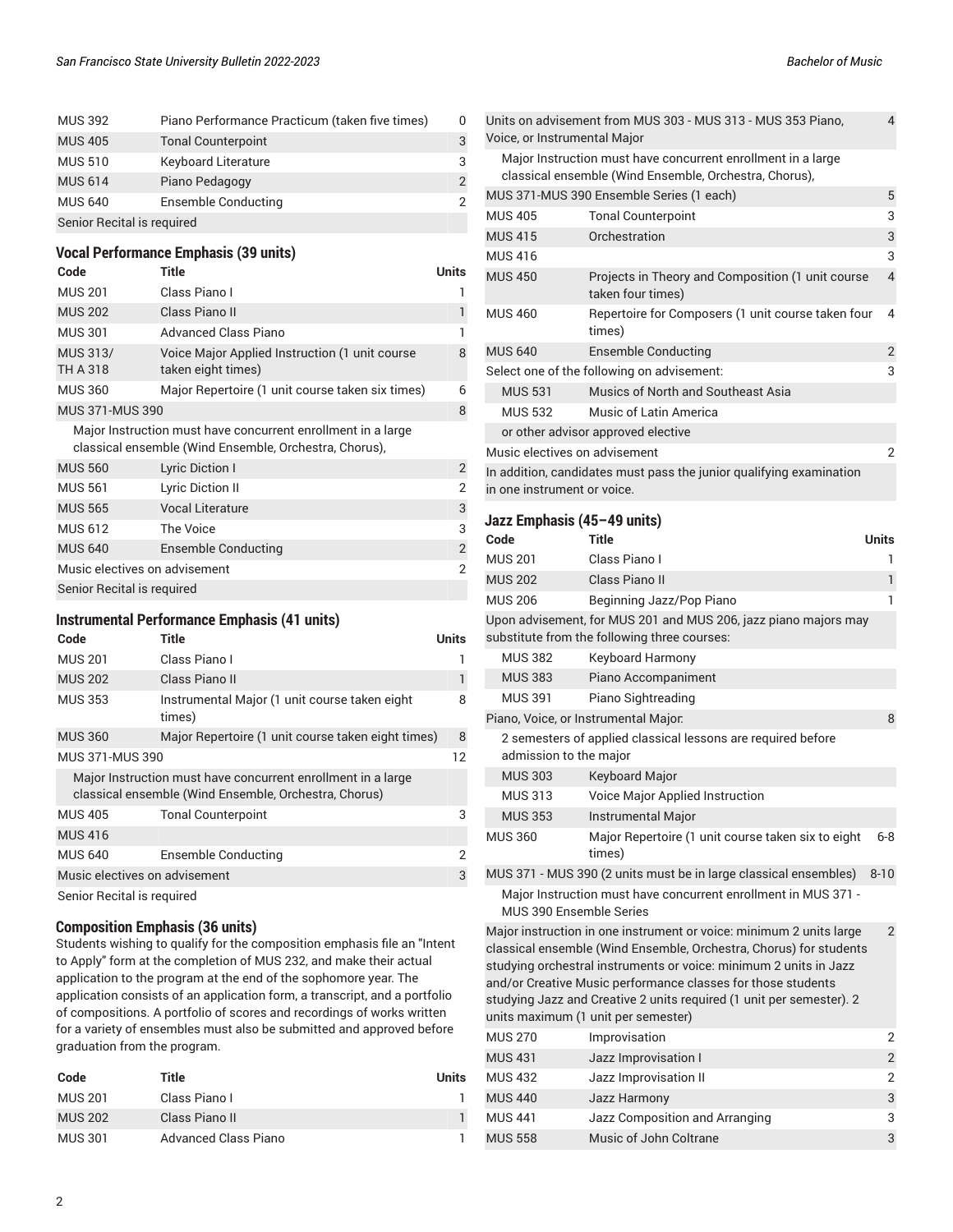|                | Music elective on advisement                                                                                                                                                                                                                                                                                                                                                                  | 3              |
|----------------|-----------------------------------------------------------------------------------------------------------------------------------------------------------------------------------------------------------------------------------------------------------------------------------------------------------------------------------------------------------------------------------------------|----------------|
|                | Required performance and passing of a Senior Recital                                                                                                                                                                                                                                                                                                                                          |                |
| Code           | <b>History and Literature Emphasis (42 units)</b><br>Title                                                                                                                                                                                                                                                                                                                                    | Units          |
|                | Piano, Voice, or Instrumental Major.                                                                                                                                                                                                                                                                                                                                                          | 4              |
| <b>MUS 303</b> | Keyboard Major (on advisement)                                                                                                                                                                                                                                                                                                                                                                |                |
| <b>MUS 313</b> | Voice Major Applied Instruction (on advisement)                                                                                                                                                                                                                                                                                                                                               |                |
| <b>MUS 353</b> | Instrumental Major (on advisement)                                                                                                                                                                                                                                                                                                                                                            |                |
| <b>MUS 201</b> | Class Piano L                                                                                                                                                                                                                                                                                                                                                                                 | 1              |
| <b>MUS 202</b> | Class Piano II                                                                                                                                                                                                                                                                                                                                                                                | $\mathbf{1}$   |
| <b>MUS 301</b> | Advanced Class Piano                                                                                                                                                                                                                                                                                                                                                                          | 1              |
|                | MUS 371 - MUS 390 Ensemble Series (1 each)                                                                                                                                                                                                                                                                                                                                                    | 5              |
| <b>MUS 390</b> | Major Instruction must have concurrent enrollment in MUS 371 -<br><b>Ensemble Series</b>                                                                                                                                                                                                                                                                                                      |                |
|                | Major instruction in one instrument or voice: minimum 2 units large<br>classical ensemble (Wind Ensemble, Orchestra, Chorus) for students<br>studying orchestral instruments or voice: minimum 2 units in Jazz<br>and/or Creative Music performance classes for those students<br>studying Jazz and Creative 2 units required (1 unit per semester). 2<br>units maximum (1 unit per semester) | $\overline{2}$ |
| <b>MUS 405</b> | <b>Tonal Counterpoint</b>                                                                                                                                                                                                                                                                                                                                                                     | 3              |
| <b>MUS 415</b> | Orchestration                                                                                                                                                                                                                                                                                                                                                                                 | 3              |
| <b>MUS 598</b> | <b>Senior Thesis</b>                                                                                                                                                                                                                                                                                                                                                                          | 3              |
| <b>MUS 640</b> | <b>Ensemble Conducting</b>                                                                                                                                                                                                                                                                                                                                                                    | $\overline{2}$ |
|                | Select 12 units from the following:                                                                                                                                                                                                                                                                                                                                                           | 12             |
| <b>MUS 520</b> | Seminar in Music Literature                                                                                                                                                                                                                                                                                                                                                                   |                |
| <b>MUS 531</b> | Musics of North and Southeast Asia                                                                                                                                                                                                                                                                                                                                                            |                |
| <b>MUS 532</b> | Music of Latin America                                                                                                                                                                                                                                                                                                                                                                        |                |
|                | or other advisor approved elective                                                                                                                                                                                                                                                                                                                                                            |                |
|                | Select 5 units of electives on advisement                                                                                                                                                                                                                                                                                                                                                     | 5              |
|                | In addition, candidates must pass the junior qualifying examination in<br>one instrument or voice and demonstrate basic reading knowledge of                                                                                                                                                                                                                                                  |                |

one instrument or voice and demonstrate basic reading knowledge of French, German, or another appropriate language.

#### **Music Education Emphasis (38-41 units)**

All Music Education Emphasis students complete the Music Education emphasis core courses and choose one option from Instrumental Music, Vocal Music, or the Diversified Program as shown below. Students must also present a recital.

#### **Music Education Emphasis Core Courses (13 units)**

| Code                                 | Title                                     | <b>Units</b> |  |
|--------------------------------------|-------------------------------------------|--------------|--|
| <b>MUS 351</b>                       | Class Orchestral and Band Instruments I   |              |  |
| <b>MUS 433</b>                       | Introduction to Music Technology          | 2            |  |
| <b>MUS 608</b>                       | Early Field Experience in Music Education | 2            |  |
| <b>MUS 616</b>                       | Woodwinds                                 | 2            |  |
| <b>MUS 618</b>                       | <b>Strings</b>                            | 2            |  |
| <b>MUS 620</b>                       | <b>Brass Instruments</b>                  | 2            |  |
| <b>MUS 640</b>                       | Ensemble Conducting                       | 2            |  |
| Instrumental Music Option (25 units) |                                           |              |  |

| Code           | Title                       | Units |
|----------------|-----------------------------|-------|
| MUS 270        | Improvisation               |       |
| <b>MUS 301</b> | <b>Advanced Class Piano</b> |       |

| <b>MUS 353</b>               | Instrumental Major (MUS 371-MUS 390 1 each, 7<br>units total)                                                                                                                                                                                                                                                                                                                                 | $\overline{7}$ |
|------------------------------|-----------------------------------------------------------------------------------------------------------------------------------------------------------------------------------------------------------------------------------------------------------------------------------------------------------------------------------------------------------------------------------------------|----------------|
| MUS 371 - MUS 390            |                                                                                                                                                                                                                                                                                                                                                                                               | $\overline{7}$ |
| MUS 390                      | Major Instruction must have concurrent enrollment in MUS 371 -<br><b>Ensemble Series</b>                                                                                                                                                                                                                                                                                                      |                |
|                              | Major instruction in one instrument or voice: minimum 2 units large<br>classical ensemble (Wind Ensemble, Orchestra, Chorus) for students<br>studying orchestral instruments or voice: minimum 2 units in Jazz<br>and/or Creative Music performance classes for those students<br>studying Jazz and Creative 2 units required (1 unit per semester). 2<br>units maximum (1 unit per semester) | $\mathbf{1}$   |
| <b>MUS 415</b>               | Orchestration                                                                                                                                                                                                                                                                                                                                                                                 | 3              |
| <b>MUS 644</b>               | Advanced Instrumental Conducting and Literature                                                                                                                                                                                                                                                                                                                                               | 3              |
| Music elective on advisement |                                                                                                                                                                                                                                                                                                                                                                                               | 1              |
|                              | <b>Vocal/Choral Music Option (28 units)</b>                                                                                                                                                                                                                                                                                                                                                   |                |
| Code<br><b>MUS 301</b>       | Title                                                                                                                                                                                                                                                                                                                                                                                         | Units<br>1     |
| <b>MUS 313</b>               | Advanced Class Piano (on advisement)<br>Voice Major Applied Instruction (1 unit course                                                                                                                                                                                                                                                                                                        | 6              |
|                              | taken six times)                                                                                                                                                                                                                                                                                                                                                                              |                |
| <b>MUS 360</b>               | Major Repertoire (1 unit course taken two times)                                                                                                                                                                                                                                                                                                                                              | $\overline{2}$ |
| <b>MUS 390</b>               | Major Instruction must have concurrent enrollment in MUS 371 -<br><b>Ensemble Series</b>                                                                                                                                                                                                                                                                                                      |                |
|                              | classical ensemble (Wind Ensemble, Orchestra, Chorus) for students<br>studying orchestral instruments or voice: minimum 2 units in Jazz<br>and/or Creative Music performance classes for those students<br>studying Jazz and Creative 2 units required (1 unit per semester). 2<br>units maximum (1 unit per semester)                                                                        |                |
| <b>MUS 560</b>               | <b>Lyric Diction I</b>                                                                                                                                                                                                                                                                                                                                                                        | $\overline{2}$ |
| <b>MUS 561</b>               | <b>Lyric Diction II</b>                                                                                                                                                                                                                                                                                                                                                                       | 2              |
| <b>MUS 612</b>               | <b>The Voice</b>                                                                                                                                                                                                                                                                                                                                                                              | 3              |
| <b>MUS 645</b>               | Advanced Choral Conducting and Literature                                                                                                                                                                                                                                                                                                                                                     | 3              |
|                              | Select six units of the following: 1,2                                                                                                                                                                                                                                                                                                                                                        | 6              |
| <b>MUS 270</b>               | Improvisation                                                                                                                                                                                                                                                                                                                                                                                 |                |
| MUS 371-MUS 390              |                                                                                                                                                                                                                                                                                                                                                                                               |                |
| <b>MUS 394</b>               | <b>Vocal Performance Practicum</b>                                                                                                                                                                                                                                                                                                                                                            |                |
| Music elective on advisement |                                                                                                                                                                                                                                                                                                                                                                                               | 1              |
| Code                         | Diversified Program (Keyboard/Choral) Option (25 units)<br><b>Title</b>                                                                                                                                                                                                                                                                                                                       | Units          |
| <b>MUS 303</b>               | Keyboard Major (1 unit course taken eight times)                                                                                                                                                                                                                                                                                                                                              | 8              |
|                              | Major Instruction must have concurrent enrollment in MUS 371 -                                                                                                                                                                                                                                                                                                                                |                |
| <b>MUS 390</b>               | <b>Ensemble Series</b>                                                                                                                                                                                                                                                                                                                                                                        |                |
|                              | Major instruction in one instrument or voice: minimum 2 units large<br>classical ensemble (Wind Ensemble, Orchestra, Chorus) for students<br>studying orchestral instruments or voice: minimum 2 units in Jazz<br>and/or Creative Music performance classes for those students<br>studying Jazz and Creative 2 units required (1 unit per semester). 2<br>units maximum (1 unit per semester) | 2              |

| <b>MUS 382</b>                             | <b>Keyboard Harmony</b>                       |   |
|--------------------------------------------|-----------------------------------------------|---|
| MUS 612                                    | The Voice                                     | 3 |
| <b>MUS 645</b>                             | Advanced Choral Conducting and Literature     | 3 |
| <b>MUS 313</b>                             | Voice Major Applied Instruction (by audition) |   |
| Select six units from the following: 1,2,3 |                                               |   |
| <b>MUS 270</b>                             | Improvisation                                 |   |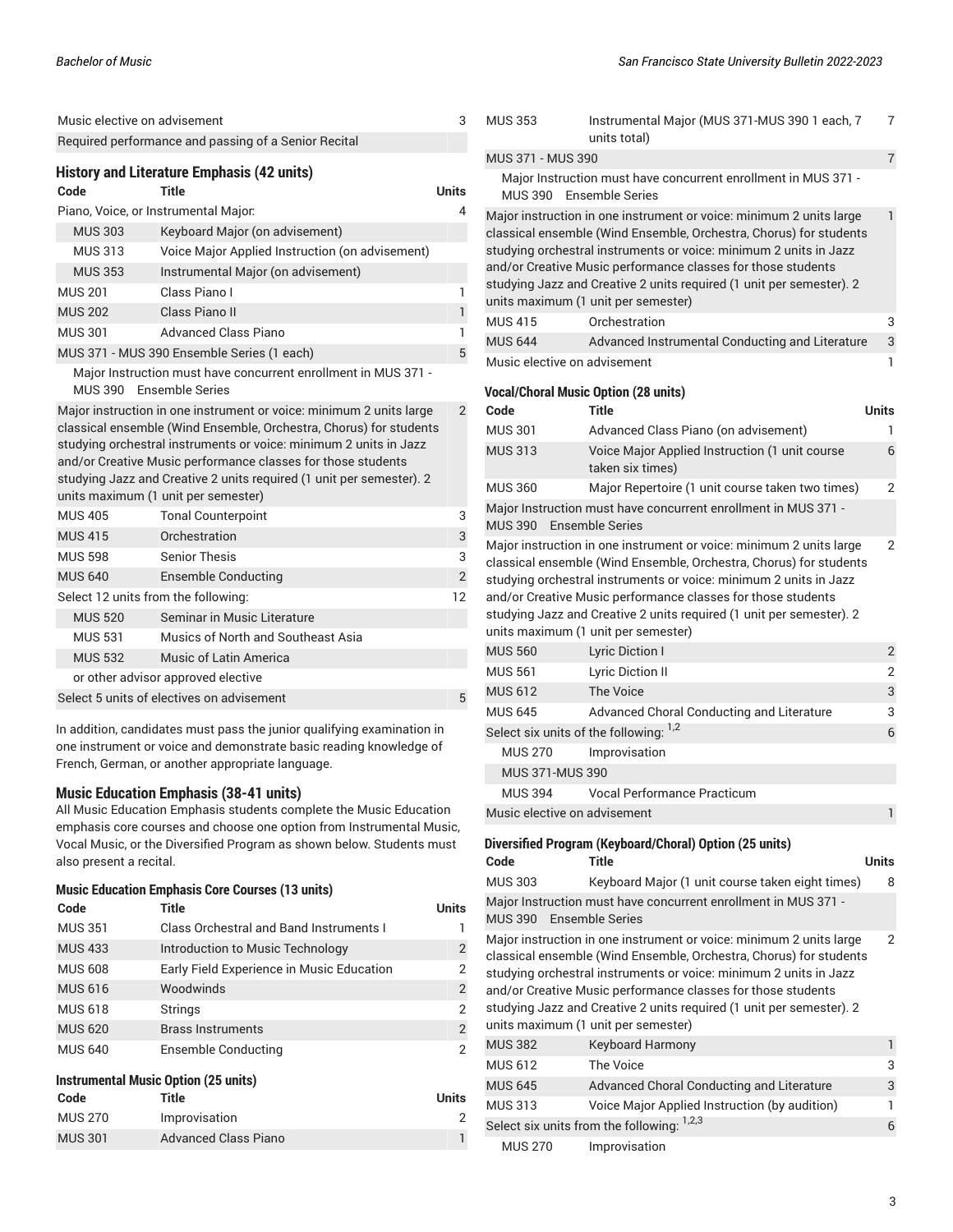| MUS 394                      | <b>Vocal Performance Practicum</b> |  |
|------------------------------|------------------------------------|--|
| Music elective on advisement |                                    |  |

- 1 At least 1 unit must include MUS 270.
- $\overline{2}$ At least 2 units must include MUS 388 or MUS 390.
- 3 For the Diversified Concentration a minimum of 6 units must be in choral ensembles.

#### **General Education Requirements**

| Requirement                                               | <b>Course Level</b> | <b>Units</b> | <b>Area Designation</b> |
|-----------------------------------------------------------|---------------------|--------------|-------------------------|
| Oral<br>Communication                                     | LD                  | 3            | A <sub>1</sub>          |
| <b>Written English</b><br>Communication                   | LD                  | 3            | A2                      |
| <b>Critical Thinking</b>                                  | LD                  | 3            | A <sub>3</sub>          |
| Physical Science LD                                       |                     | 3            | <b>B1</b>               |
| Life Science                                              | LD                  | 3            | B <sub>2</sub>          |
| Lab Science                                               | <b>LD</b>           | $\mathbf{1}$ | B <sub>3</sub>          |
| Mathematics/<br>Quantitative<br>Reasoning                 | LD                  | 3            | <b>B4</b>               |
| Arts                                                      | <b>LD</b>           | 3            | C1                      |
| <b>Humanities</b>                                         | <b>LD</b>           | 3            | C <sub>2</sub>          |
| Arts or<br><b>Humanities</b>                              | LD                  | 3            | C1 or C2                |
| Social Sciences                                           | LD                  | 3            | D <sub>1</sub>          |
| Social Sciences:<br><b>US History</b>                     | LD                  | 3            | D <sub>2</sub>          |
| Lifelong Learning LD<br>and Self-<br>Development<br>(LLD) |                     | 3            | E                       |
| <b>Ethnic Studies</b>                                     | <b>LD</b>           | 3            | F                       |
| Physical and/or<br>Life Science                           | <b>UD</b>           | 3            | $UD-B$                  |
| Arts and/or<br><b>Humanities</b>                          | <b>UD</b>           | 3            | $UD-C$                  |
| <b>Social Sciences</b>                                    | UD                  | 3            | $UD-D$                  |
|                                                           |                     |              |                         |

#### **SF State Studies**

Courses certified as meeting the SF State Studies requirements may be upper or lower division in General Education (GE), a major or minor, or an elective.

| American Ethnic LD or UD<br>and Racial<br><b>Minorities</b> |          | 3 | <b>AERM</b> |
|-------------------------------------------------------------|----------|---|-------------|
| Environmental<br>Sustainability                             | LD or UD | 3 | ES          |
| Global<br>Perspectives                                      | LD or UD | 3 | GP          |
| Social Justice                                              | LD or UD | 3 | SJ          |

Note: LD = Lower-Division; UD = Upper-Division.

# **First-Time Student Roadmap (4 Year)**

- 1. In order to choose your English Composition A2 course and your QR/Math B4 course, please complete the online advising activities at [writingadvising.sfsu.edu \(https://writingadvising.sfsu.edu/](https://writingadvising.sfsu.edu/)) and [mathadvising.sfsu.edu \(https://mathadvising.sfsu.edu/](https://mathadvising.sfsu.edu/)). Questions? Contact Gator [Smart](https://gatorsmartstart.sfsu.edu/) Start. ([https://gatorsmartstart.sfsu.edu/\)](https://gatorsmartstart.sfsu.edu/)
- 2. Select the row that matches your English course choice for A2.\*
- 3. Select the column that matches your QR/Math course choice for B4.
- 4. Click the Roadmap that lines up with your row and column.

For example, if you select ENG 104/ENG 105 and a multi-semester QR/ math sequence for your first year, then choose Roadmap D.

| <b>Course Choice</b>   | One-Semester Course                                                                                                    | <b>Two-Semester</b><br><b>Sequence or Support</b><br>Course                                                              |
|------------------------|------------------------------------------------------------------------------------------------------------------------|--------------------------------------------------------------------------------------------------------------------------|
| <b>ENG 114</b>         | Roadmap A (http://<br>bulletin.sfsu.edu/<br>colleges/liberal-<br>creative-arts/music/<br>bm/roadmap-i-ii-eng/)         | Roadmap C (http://<br>bulletin.sfsu.edu/<br>colleges/liberal-<br>creative-arts/music/<br>bm/roadmap-iii-iv-eng/)         |
| <b>ENG 104/ENG 105</b> | Roadmap B (http://<br>bulletin.sfsu.edu/<br>colleges/liberal-<br>creative-arts/music/<br>bm/roadmap-i-ii-<br>stretch/) | Roadmap D (http://<br>bulletin.sfsu.edu/<br>colleges/liberal-<br>creative-arts/music/<br>bm/roadmap-iii-iv-<br>stretch/) |

\* Composition for Multilingual Students: If taking ENG 209 as your first English course, choose the ENG 114 row. If taking ENG 201 or ENG 212 for your first English course, choose the ENG 104/ENG 105 row.

## **General Advising Information for Transfer Students**

- 1. Before transfer, complete as many lower-division requirements or electives for this major as possible.
- 2. The following courses are not required for admission but are required for graduation. Students are strongly encouraged to complete these units before transfer; doing so will provide more flexibility in course selection after transfer.
	- a course in U.S. History
	- a course in U.S. & California Government

For information about satisfying the requirements described in (1) and (2) above at a California Community College (CCC), please visit [http://](http://assist.org) [www.assist.org \(http://assist.org](http://assist.org)). Check any geographically accessible CCCs; sometimes options include more than one college. Use ASSIST to determine:

- Which courses at a CCC satisfy any lower-division major requirements for this major;
- Which courses at a CCC satisfy CSU GE, US History, and US & CA Government requirements.

Remedial courses are not transferable and do not apply to the minimum 60 semester units/90 quarter units required for admission.

Additional units for courses that are repeated do not apply to the minimum 60 units required for upper-division transfer (for example, if